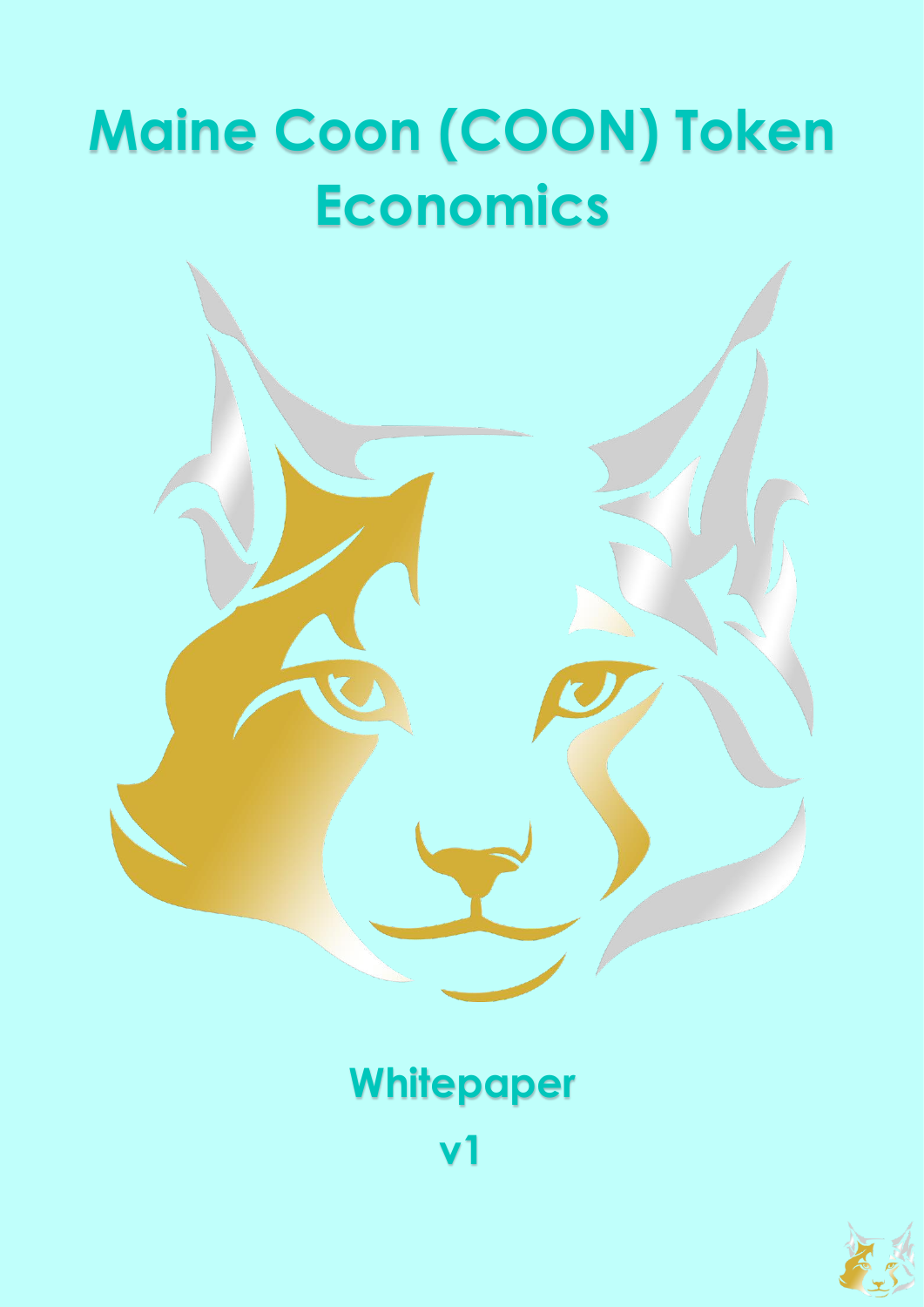## **Maine Coon:**

The most popular pet of man is the cat.

That alone is reason enough for us to launch an active community/staking token - with the goal to get to the top.

With your support we have the opportunity to catapult a cat token into the top 10 of CoinMarketCap.

Of course, you also have the opportunity to support various cat charities through Amazon Smile, because that's what we do!

We love cats and especially we love Maine Coons. Why this is so, you will learn here below in the text.

What Maine Coons are known for: Like a dog, it accompanies its master/mistress and even notifies him of uninvited guests. Hard to believe, but many Maine Coons even like to retrieve. Because of this and because of their strong human bond, the Main Coon is also called a "dog cat".

## **Maine Coon: Character**

Maine Coon cats are very people-oriented and affectionate. Maine Coons are sociable and friendly with other Maine Coons as well as with dogs or children. They like to demand playtime. If they do this with emphasis, one often hears a kind of cooing or crowing. The breed is also considered a good hunter. In the USA, it is still called "working cat" - a mouse and rat catcher.

## **Maine Coon: Attitude and Care**

The Maine Coon is a lively cat that likes to hunt and romp. The velvet paw with the great urge to move is happiest when it can enjoy outdoor access. Size and weight of the Maine Coon make special demands on the equipment: It needs a lot of space in the apartment, a stable scratching post with sufficiently dimensioned lying areas and a large cat toilet. Fur care is also important: As a semi-longhaired cat, the Maine Coon needs some help for a silky, well-groomed coat without felt in the undercoat, especially during the coat change. For indoor-only cats, occasional brushing is usually sufficient, especially if the coat is less dense and long.

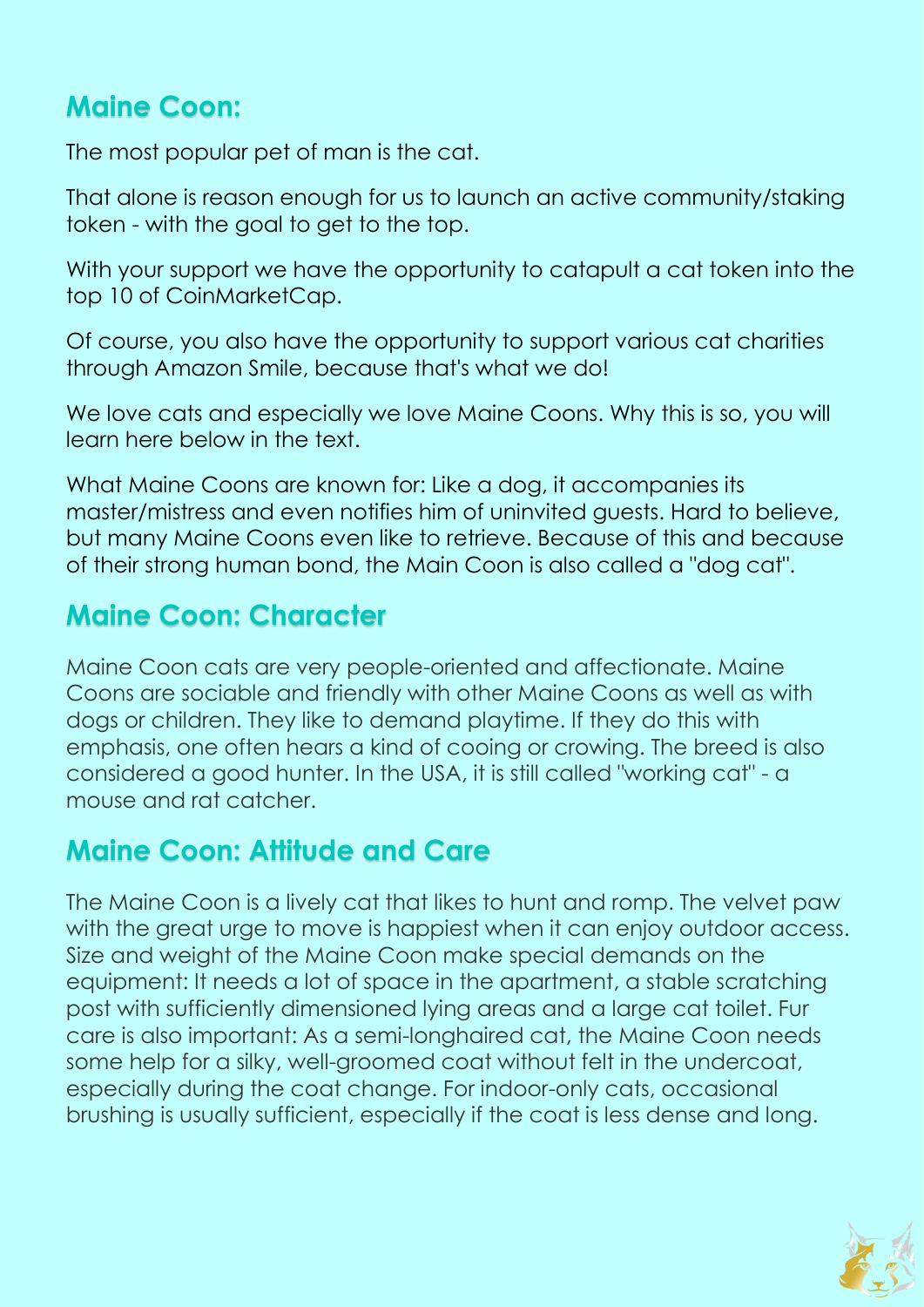## **Colors of the Maine Coon Cat**

Maine Coon cats have almost any coat and eye color. According to the breed standard, the color of the eyes should be clear and match the coat: black, white, red, blue or cream - only gold is not recognized. Also in the coat markings, except "ticked" (multi-colored stitch hairs), everything is allowed. The first American show cat is now accepted by some associations. The requirements differ a little - for example, as far as coat colors are concerned. But there are also characteristics that are the same for all, such as widely spaced eyes and large ears with a wide base.

## **History of the Maine Coon Cat**

The origin of the Maine Coon is shrouded in legend: Some legends claim that the Maine Coon is a hybrid form of cat and raccoon (English "racoon"). Others are of the opinion that the cat originates from a breeding of the former French queen Marie-Antoinette. In fact, little is known about the origin of the cat in the northwestern United States. Their ancestors have adapted to the climatic conditions there, which is why the Maine Coon is a robust cat. It has semi-long, dense and water-repellent coat, which protects it from harsh weather conditions. Systematically the breed is bred again since the 1960s, in 1983 also the FIFe recognized the Maine Coon as an independent breed. Because no matter how the Maine Coon originated, today it is also with us a popular and well-known breed cat.

## **Special features of the Maine Coon**

Maine Coon cats are late developers, which are fully grown only with three to four years. The average Maine Coon age is about 12.5 years, but 20 year-old "oldies" are also known. The Maine Coon cat defies wind and weather with its coat and paws optimized for snow adventures. Because of its origin, the house cat does not tolerate an environment that is too warm. The Main Coon shows special skill with its paws: With it it transports food from the ground into the mouth. Magic? Maybe she learned something from Harry Potter - or maybe she's just clever as an animal.

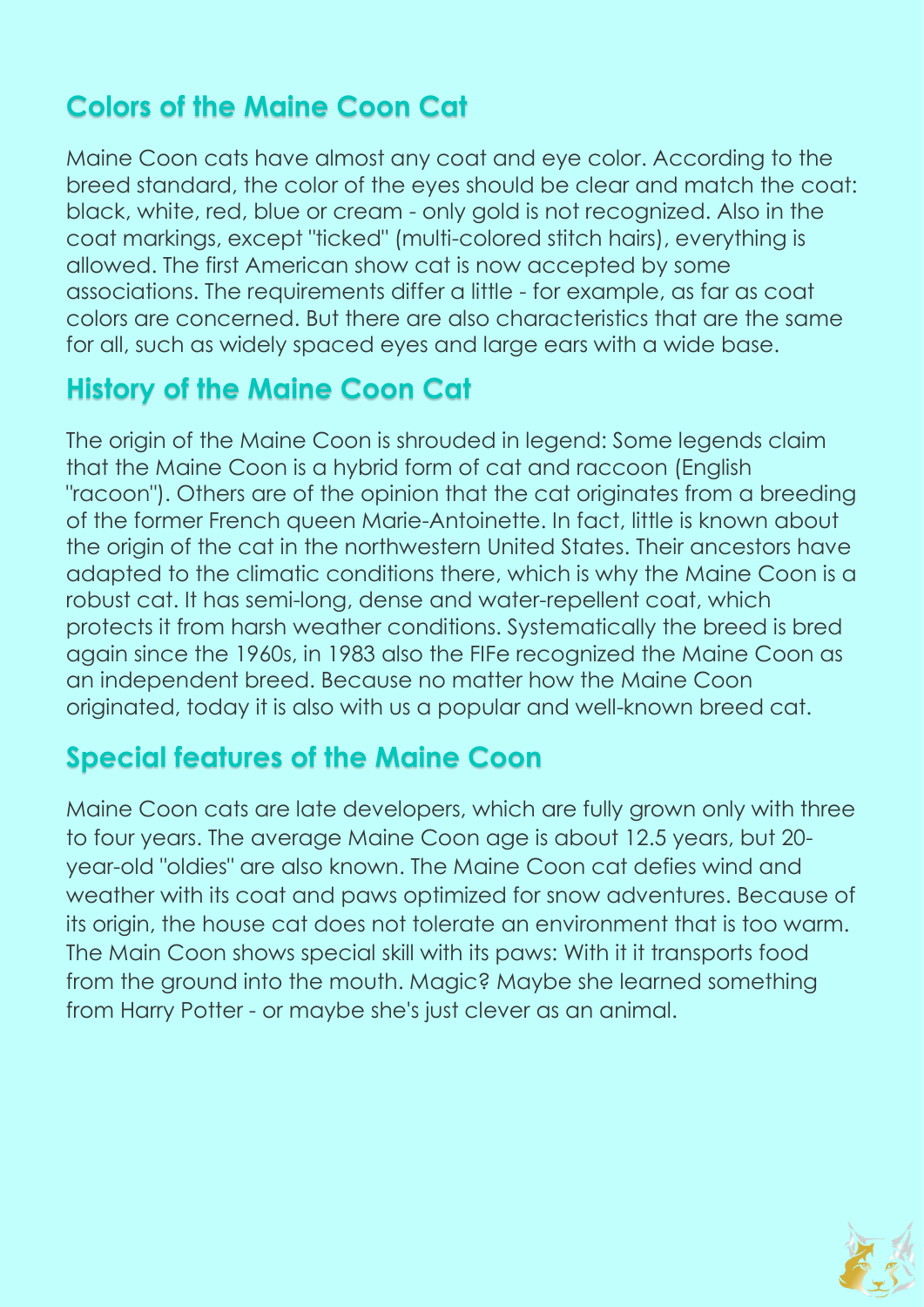## **Maine Coon (COON) Token Economics**

Token name = "Maine Coon" Token symbol = "COON" Total Supply = 500 000 000 000 Decimals = 18 COON Staking Contract 50% = 250 000 000 000

## **Token Economics was designed to take into account three main pillars:**

- A deflationary supply
- A sustainable and responsible release strategy
- A strategic vesting policy via time-limited smart contracts



Here you can find the wallet addresses for the graphic.

**Staking:** 0xcc2bcb45609b71db443e6f0608e34f5f5ab56295 **Marketing & Partnership:** 0x0A4EbAC4Acb900d3D6d0c51ad755D9b555081e17 **Team:** 0xB61EE19d559E11Fbe9CE1A66c22EDc7F638b7CD5 **Ecosystem:** 0xA6bDC31C2AE92734b17BB6191DAAc48C696b5aBC **Reserve:** 0x598497E47Df975dD35e885de8887E7F4BF4ccbCE **Bug Bounties & Airdrops:** 0x586F06Ba755e4603bb9CF9651B885e4Ec0C159e5 **Smile by Amazon:** 0xb0868C5886Fd434b12D2d149c76b6D29EFf6A010

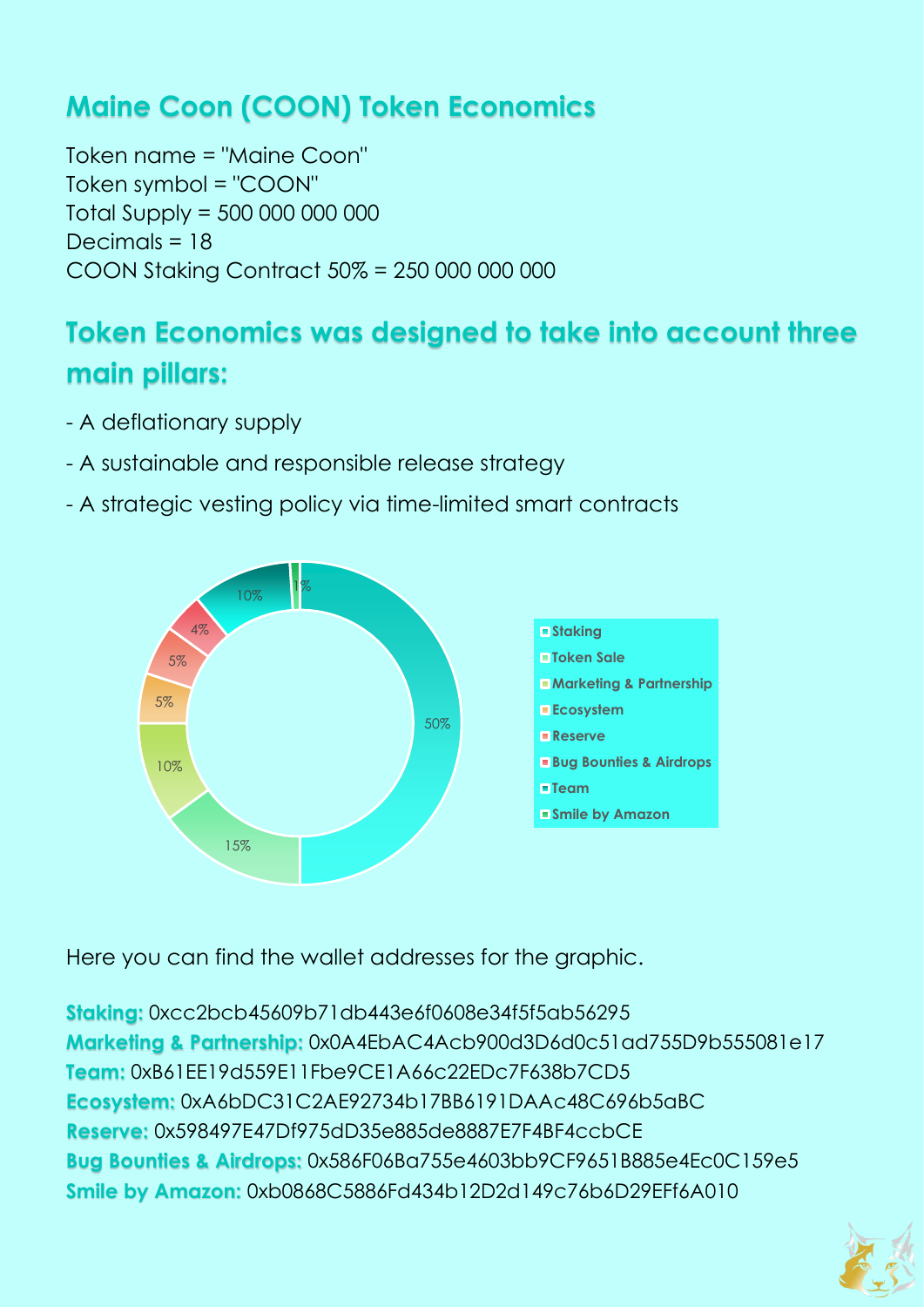## **Maine Coon (COON) Token Staking**

1- Go to the dashboard (pool) linked here:<https://dapp.cooncat.online/>

2- Enter the amount of COON token you want to stake.

3- Click on Stake, pay the fees for the transaction and wait for the date/time. with (Un-Stake) you can stop the staking again.

## **Amazon Smile**

Maine Coons are incredible cats. Because they are so people-oriented and affectionate, this can lead people to surrender these wonderful cats. They are very lively cats that love to chase and romp. Of course, something can always get broken in the process.

We are actively looking for ways to help the cats in the real world.

That's why we support Amazon Smile. A percentage of your Amazon purchases will be donated by you to the rescue's organization.

You can join our cause, it's easy and free!

Just use this link [https://smile.amazon.com/gp/chpf/homepage?q=cat](https://smile.amazon.com/gp/chpf/homepage?q=cat%20) when you place your order and choose an organization.

Amazon will credit 0.5% of the value of your qualifying purchases to the organization you select.

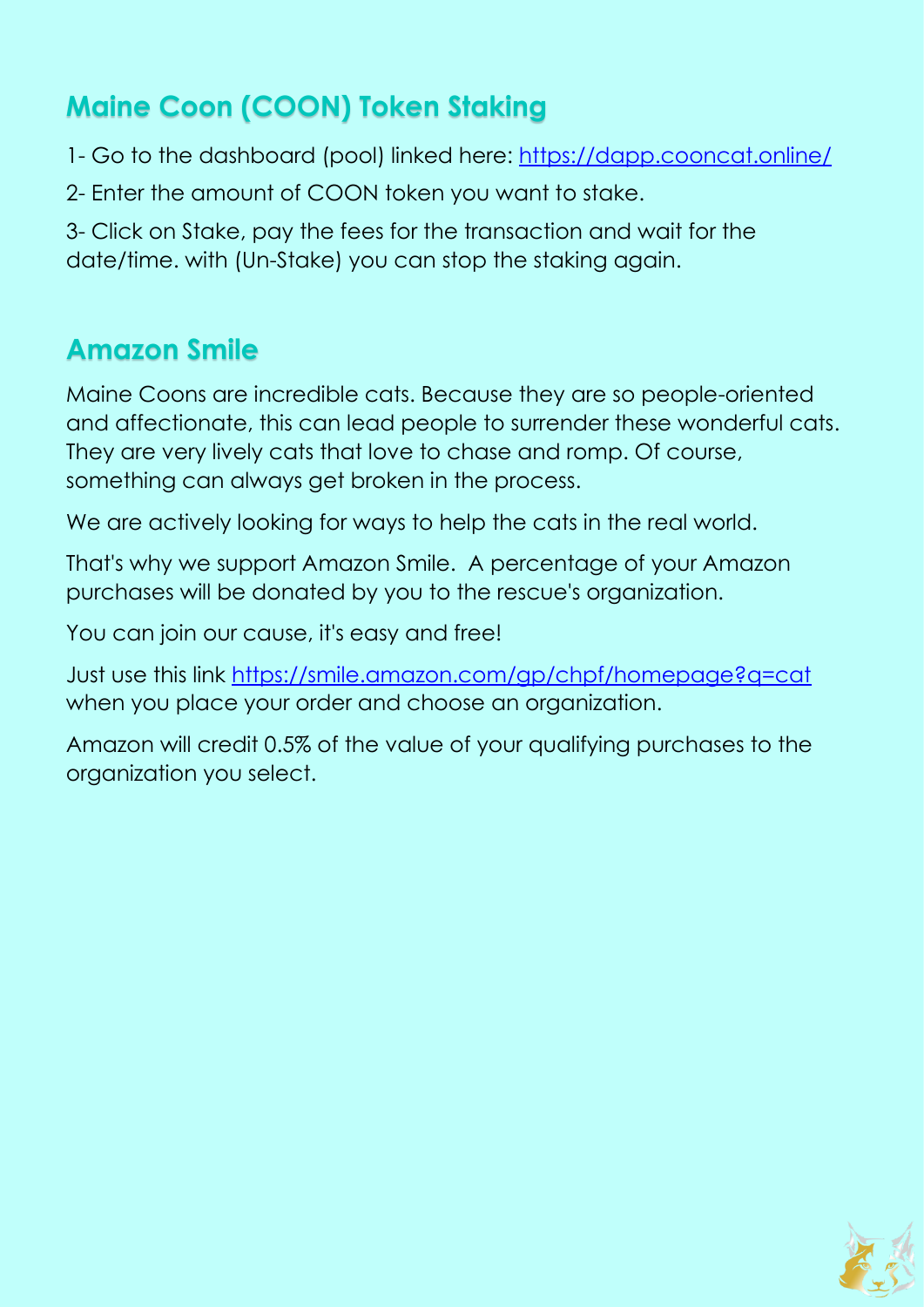## **Roadmap**

#### **Q4/Q1 2021/2022: Whitepaper**

- Completion of the whitepaper
- Creation of the Maine Coon Token (COON)
- Creation of an own Staking Pool

#### **Q2 2022 : Team growth**

Promotion of team growth and strategic partners

#### **Q3 2022 : Listing**

- Various Coin Info Pages
- More Exchange listings

#### **Q4 2022 : Development**

- Development of the infrastructure
- Implement further ideas to make the token even more attractive

#### **Q1/Q2 2023: Further**

- Update of the whitepapers
- Further application possibilities for the Maine Coon Token (COON

#### **Q3/Q4 2023: Update**

- Website update
- Roadmap update

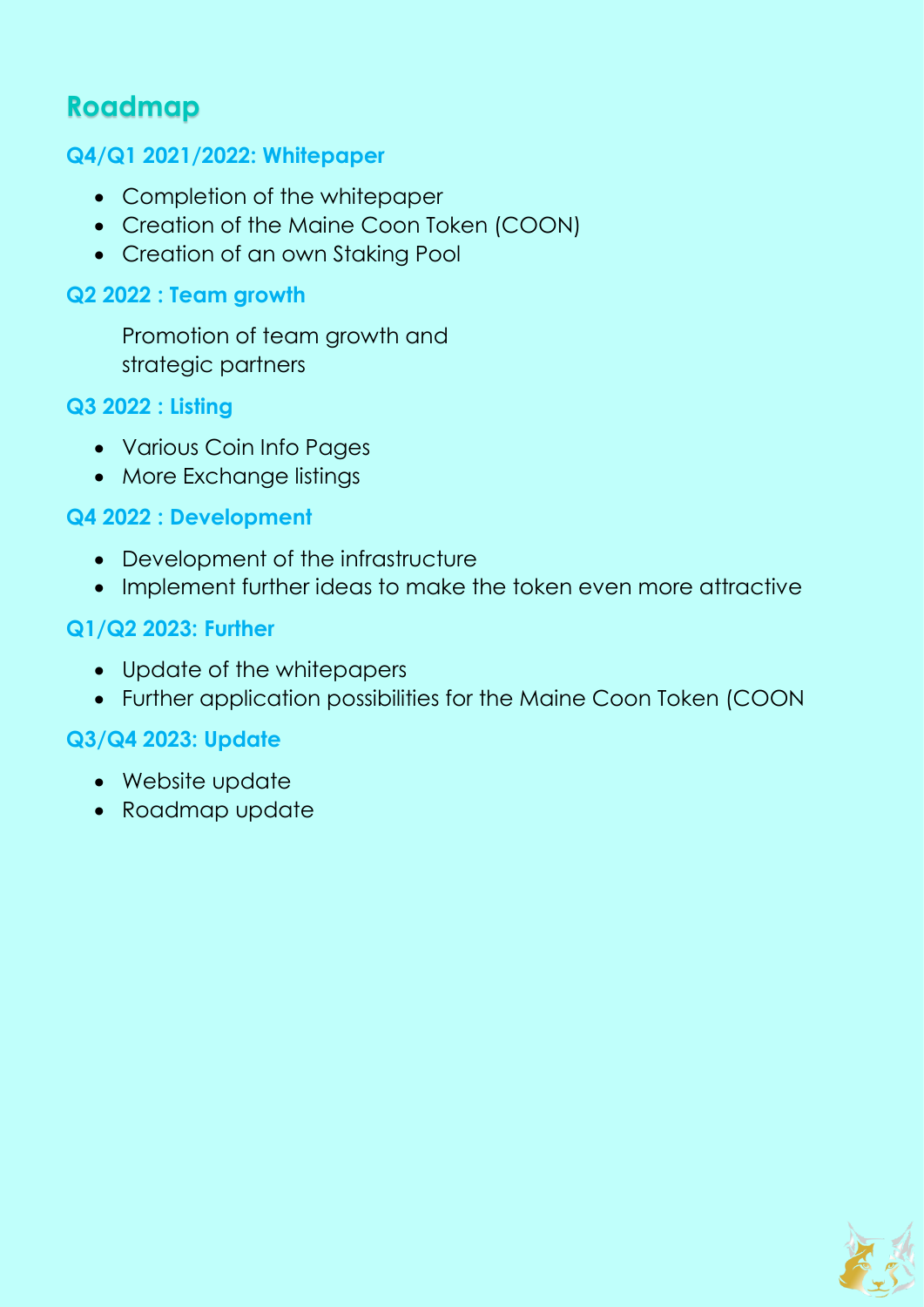## **Binance Smart Chain explains**

The Binance Smart Chain (BSC) represents the second generation of blockchain technology. While Bitcoin (BTC), Dogecoin (DOGE) and others are the best known cryptocurrencies, they are only the first generation of blockchains with the sole purpose of producing a product - digital money.

## **How does the Binance Smart Chain work?**

As a second-generation blockchain, the Binance Smart Chain (BSC) uses the Proof-of-Staked-Authority (PoSA) consensus algorithm. That is, it combines delegated proof-of-stake (PoS) with proof-of-authority (PoA). This makes BSC much more energy efficient than first-generation blockchains based on proof-of-work (PoW), such as Bitcoin or Ethereum. With PoSA, the network is based on staking, or validators\*.

\*A validator is a computer program that checks the syntactical correctness of a document.

## **Delegate Proof-of-Stake**

A delegated PoS is another step by introducing voting and delegation mechanisms so that those with the most stake power do not dominate the entire network. Almost all newer smart contract blockchains use a PoS derivation - Cardano, Algorand, Solana, Avalanche, Cosmos, etc. PoS have become popular not only because they eliminate the need for miners as such, but they rely on an incentive structure to secure the network.

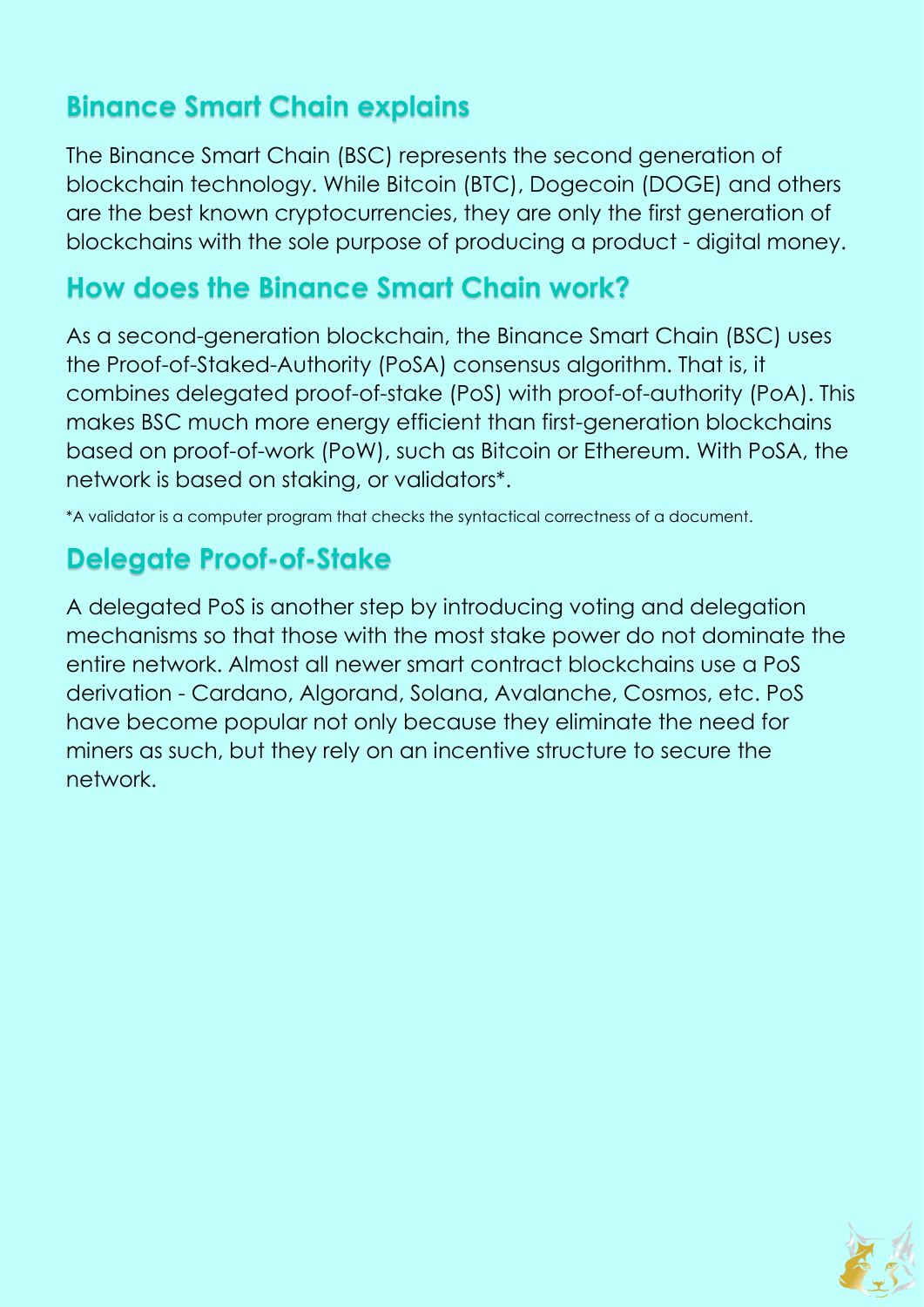## **Credentials**

Finally, those with the highest Staking values receive larger rewards. However, since it can happen that stakes of the same size have different values, the developers used Proof-of-Authority for additional security. PoA simply replaces the monetary value with the identity of the verifier.

Currently, Binance Smart Chain has 21 validators responsible for processing transactions and securing the network, making BSC a highly centralized smart contract platform. By comparison, Ethereum has over 200,000 validators on its way to an ETH 2.0 upgrade.

Finally, when BSC needs an upgrade or patch, it enters an epoch consisting of 240 blocks (about 20 minutes). As another PoS feature to curb malicious behavior - duplicate signatures and node downtime - BSC also uses a "slashing" governance mechanism that removes a significant portion of the validator's share.

## **BSC gas fees compared to Ethereum**

Even though blockchains are decentralized networks without central oversight, this does not mean they are free to use. Every time a validator processes a transaction, its reward comes from gas fees, which are denominated in gwei as one billionth of ETH.

1 gwei = 0,000000001 ETH

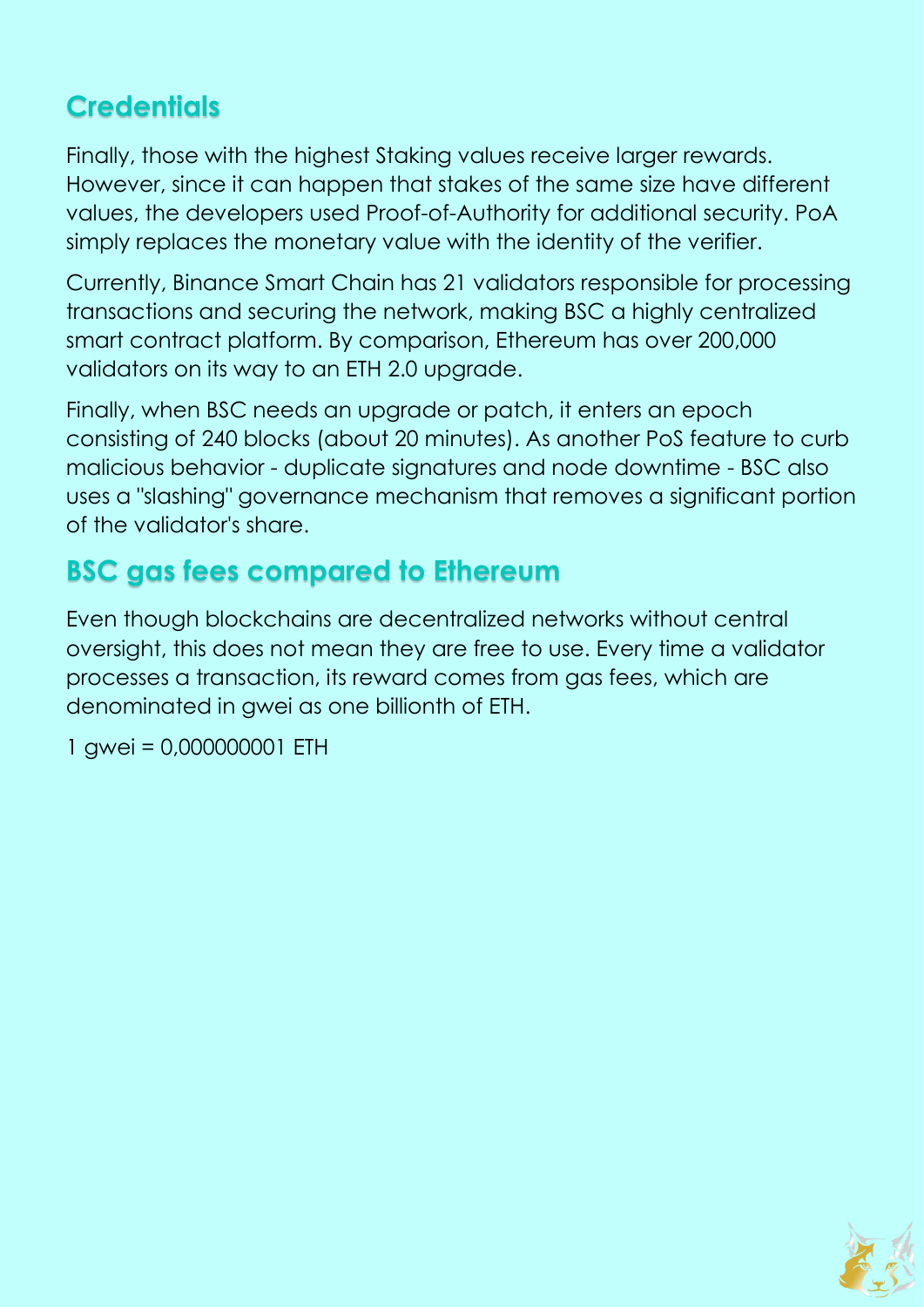

# Characteristics<br>
Maine Coon

#### race

Maine Coon

#### origin **USA**

#### $sizp$

large to very large, length up to 120 centimeters, shoulder height up to 40 centimeters

#### weight

Cats 4.5 to 6 kilograms, cats 5.5 to 9 kilograms

#### anatomy

robust, muscular, broad chest, elongated body, bushy tail

#### **Buver form**

The rounded wedge head has a foreign impression due to the large, widely spaced and slightly slanted eyes in green or gold.

#### eyes

green, gold or copper-colored, very large eves

#### Fur and color

Semi-long hair, long fur on the belly and hind legs, soft undercoat that hardly becomes matted, all colors except golden are allowed

Grooming comb and brush regularly

#### particularities

tends to have health problems with kidneys, joints and heart due to breeding and size; great urge to move

#### character

gentle, sociable, playful, affectionate, intelligent